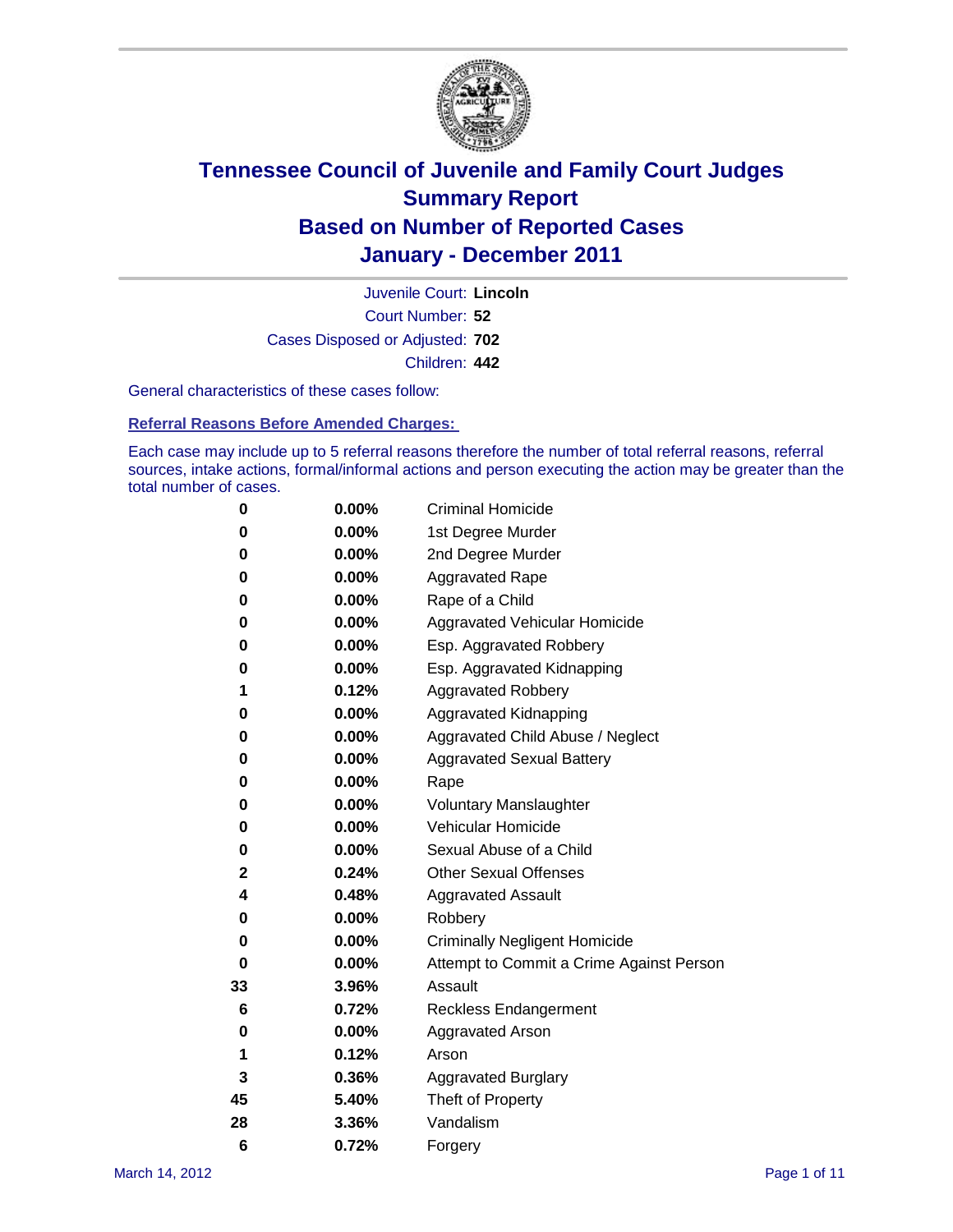

Court Number: **52** Juvenile Court: **Lincoln** Cases Disposed or Adjusted: **702** Children: **442**

#### **Referral Reasons Before Amended Charges:**

Each case may include up to 5 referral reasons therefore the number of total referral reasons, referral sources, intake actions, formal/informal actions and person executing the action may be greater than the total number of cases.

| 0            | 0.00%    | <b>Worthless Checks</b>                                     |
|--------------|----------|-------------------------------------------------------------|
| 0            | 0.00%    | Illegal Possession / Fraudulent Use of Credit / Debit Cards |
| 14           | 1.68%    | <b>Burglary</b>                                             |
| $\bf{0}$     | $0.00\%$ | Unauthorized Use of a Vehicle                               |
| 0            | $0.00\%$ | <b>Cruelty to Animals</b>                                   |
| $\mathbf{2}$ | 0.24%    | Sale of Controlled Substances                               |
| 16           | 1.92%    | <b>Other Drug Offenses</b>                                  |
| 23           | 2.76%    | Possession of Controlled Substances                         |
| $\mathbf 0$  | $0.00\%$ | <b>Criminal Attempt</b>                                     |
| 0            | 0.00%    | Carrying Weapons on School Property                         |
| 5            | 0.60%    | Unlawful Carrying / Possession of a Weapon                  |
| 6            | 0.72%    | <b>Evading Arrest</b>                                       |
| 1            | 0.12%    | Escape                                                      |
| 1            | 0.12%    | Driving Under Influence (DUI)                               |
| 21           | 2.52%    | Possession / Consumption of Alcohol                         |
| $\mathbf 2$  | 0.24%    | Resisting Stop, Frisk, Halt, Arrest or Search               |
| 0            | $0.00\%$ | <b>Aggravated Criminal Trespass</b>                         |
| 5            | 0.60%    | Harassment                                                  |
| 9            | 1.08%    | Failure to Appear                                           |
| 4            | 0.48%    | Filing a False Police Report                                |
| $\bf{0}$     | 0.00%    | Criminal Impersonation                                      |
| 49           | 5.88%    | <b>Disorderly Conduct</b>                                   |
| 10           | 1.20%    | <b>Criminal Trespass</b>                                    |
| 4            | 0.48%    | <b>Public Intoxication</b>                                  |
| 0            | $0.00\%$ | Gambling                                                    |
| 169          | 20.26%   | <b>Traffic</b>                                              |
| 0            | $0.00\%$ | Local Ordinances                                            |
| 4            | 0.48%    | Violation of Wildlife Regulations                           |
| 13           | 1.56%    | Contempt of Court                                           |
| 46           | 5.52%    | Violation of Probation                                      |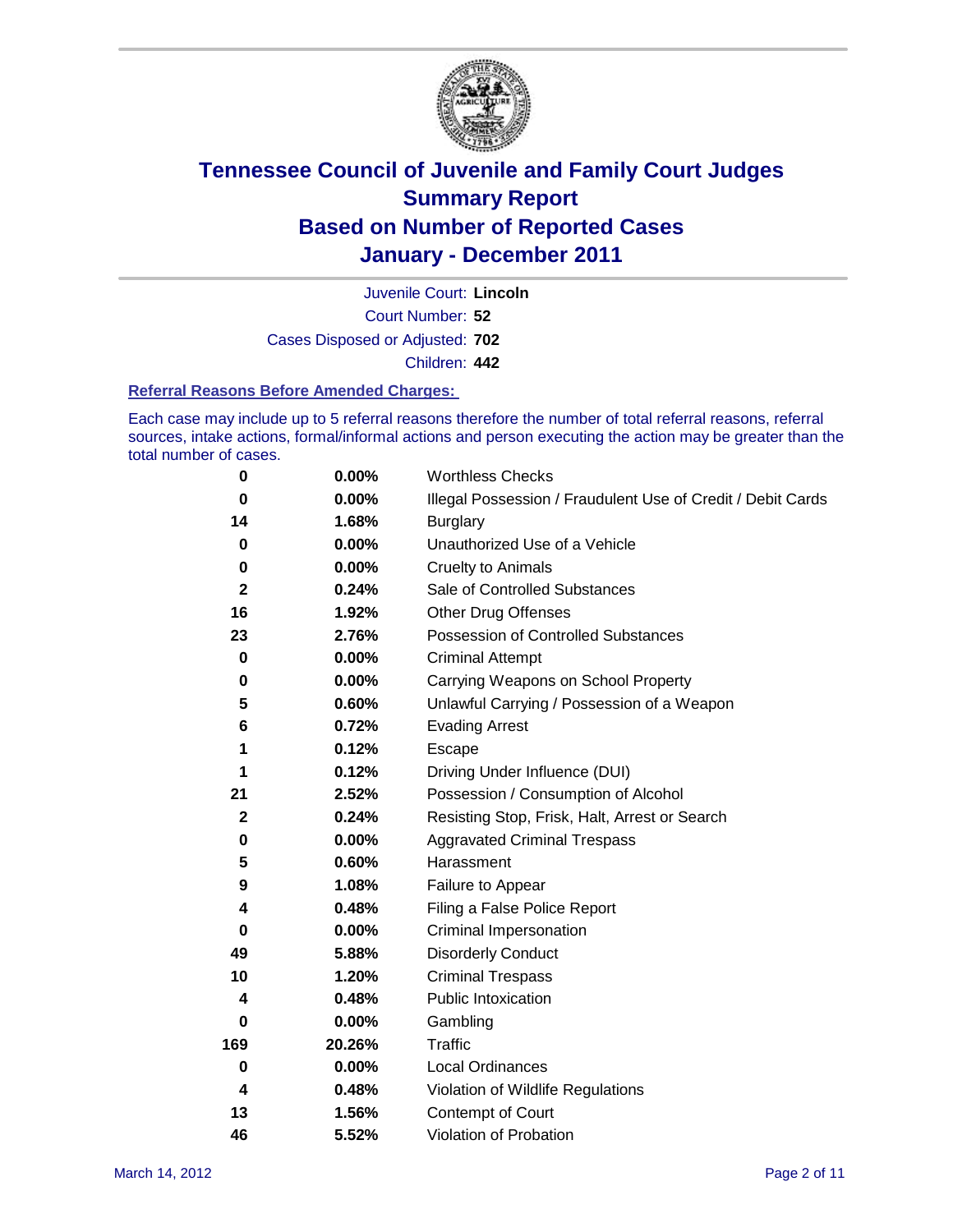

Court Number: **52** Juvenile Court: **Lincoln** Cases Disposed or Adjusted: **702** Children: **442**

#### **Referral Reasons Before Amended Charges:**

Each case may include up to 5 referral reasons therefore the number of total referral reasons, referral sources, intake actions, formal/informal actions and person executing the action may be greater than the total number of cases.

| 4        | 0.48%    | <b>Violation of Aftercare</b>          |
|----------|----------|----------------------------------------|
| 23       | 2.76%    | <b>Unruly Behavior</b>                 |
| 151      | 18.11%   | Truancy                                |
| 7        | 0.84%    | In-State Runaway                       |
| 0        | $0.00\%$ | Out-of-State Runaway                   |
| 51       | 6.12%    | Possession of Tobacco Products         |
| 16       | 1.92%    | Violation of a Valid Court Order       |
| 23       | 2.76%    | <b>Violation of Curfew</b>             |
| 0        | 0.00%    | <b>Sexually Abused Child</b>           |
| 0        | 0.00%    | <b>Physically Abused Child</b>         |
| 0        | 0.00%    | Dependency / Neglect                   |
| 0        | 0.00%    | <b>Termination of Parental Rights</b>  |
| 0        | 0.00%    | <b>Violation of Pretrial Diversion</b> |
| 0        | 0.00%    | Violation of Informal Adjustment       |
| 0        | $0.00\%$ | <b>Judicial Review</b>                 |
| 0        | 0.00%    | <b>Administrative Review</b>           |
| 0        | 0.00%    | <b>Foster Care Review</b>              |
| 0        | 0.00%    | Custody                                |
| 0        | 0.00%    | Visitation                             |
| 0        | 0.00%    | Paternity / Legitimation               |
| 0        | 0.00%    | <b>Child Support</b>                   |
| 0        | 0.00%    | <b>Request for Medical Treatment</b>   |
| $\bf{0}$ | 0.00%    | <b>Consent to Marry</b>                |
| 26       | 3.12%    | Other                                  |
| 834      | 100.00%  | <b>Total Referrals</b>                 |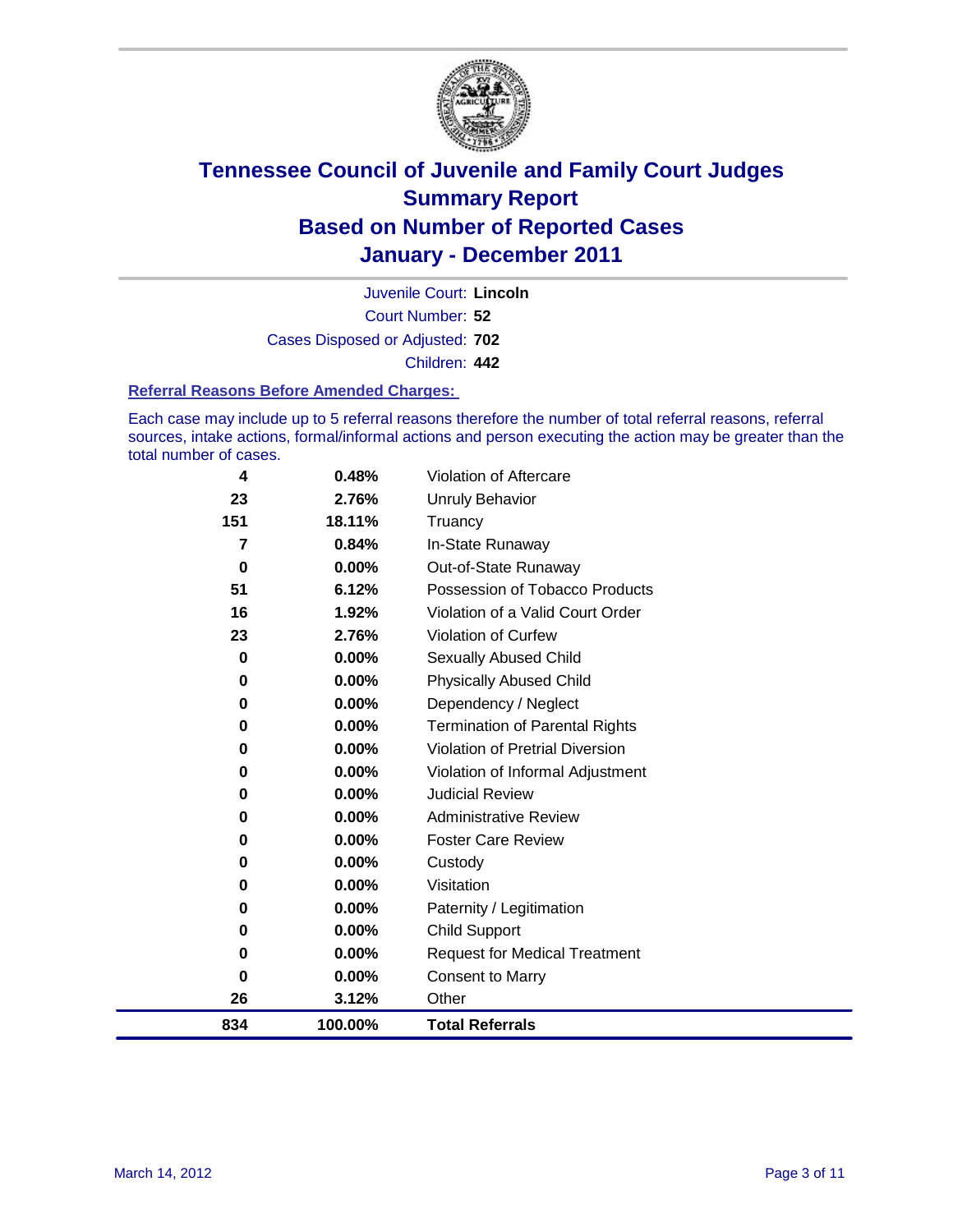

| Court Number: 52<br>Cases Disposed or Adjusted: 702<br>Children: 442<br><b>Referral Sources: 1</b><br>490<br>Law Enforcement<br>58.75%<br>27<br>3.24%<br>Parents<br><b>Relatives</b><br>7<br>0.84%<br>0.00%<br>Self<br>0<br>187<br>22.42%<br>School<br><b>CSA</b><br>0.00%<br>0<br><b>DCS</b><br>2.16%<br>18<br>0.00%<br><b>Other State Department</b><br>0<br>0.00%<br><b>District Attorney's Office</b><br>0<br><b>Court Staff</b><br>53<br>6.35%<br>0.00%<br>Social Agency<br>0<br><b>Other Court</b><br>0.00%<br>0<br>52<br>6.24%<br>Victim<br>Child & Parent<br>0.00%<br>0<br>0.00%<br>Hospital<br>0<br>0.00%<br>Unknown<br>0<br>0<br>0.00%<br>Other<br>834<br>100.00%<br><b>Total Referral Sources</b> |  | Juvenile Court: Lincoln |  |
|--------------------------------------------------------------------------------------------------------------------------------------------------------------------------------------------------------------------------------------------------------------------------------------------------------------------------------------------------------------------------------------------------------------------------------------------------------------------------------------------------------------------------------------------------------------------------------------------------------------------------------------------------------------------------------------------------------------|--|-------------------------|--|
|                                                                                                                                                                                                                                                                                                                                                                                                                                                                                                                                                                                                                                                                                                              |  |                         |  |
|                                                                                                                                                                                                                                                                                                                                                                                                                                                                                                                                                                                                                                                                                                              |  |                         |  |
|                                                                                                                                                                                                                                                                                                                                                                                                                                                                                                                                                                                                                                                                                                              |  |                         |  |
|                                                                                                                                                                                                                                                                                                                                                                                                                                                                                                                                                                                                                                                                                                              |  |                         |  |
|                                                                                                                                                                                                                                                                                                                                                                                                                                                                                                                                                                                                                                                                                                              |  |                         |  |
|                                                                                                                                                                                                                                                                                                                                                                                                                                                                                                                                                                                                                                                                                                              |  |                         |  |
|                                                                                                                                                                                                                                                                                                                                                                                                                                                                                                                                                                                                                                                                                                              |  |                         |  |
|                                                                                                                                                                                                                                                                                                                                                                                                                                                                                                                                                                                                                                                                                                              |  |                         |  |
|                                                                                                                                                                                                                                                                                                                                                                                                                                                                                                                                                                                                                                                                                                              |  |                         |  |
|                                                                                                                                                                                                                                                                                                                                                                                                                                                                                                                                                                                                                                                                                                              |  |                         |  |
|                                                                                                                                                                                                                                                                                                                                                                                                                                                                                                                                                                                                                                                                                                              |  |                         |  |
|                                                                                                                                                                                                                                                                                                                                                                                                                                                                                                                                                                                                                                                                                                              |  |                         |  |
|                                                                                                                                                                                                                                                                                                                                                                                                                                                                                                                                                                                                                                                                                                              |  |                         |  |
|                                                                                                                                                                                                                                                                                                                                                                                                                                                                                                                                                                                                                                                                                                              |  |                         |  |
|                                                                                                                                                                                                                                                                                                                                                                                                                                                                                                                                                                                                                                                                                                              |  |                         |  |
|                                                                                                                                                                                                                                                                                                                                                                                                                                                                                                                                                                                                                                                                                                              |  |                         |  |
|                                                                                                                                                                                                                                                                                                                                                                                                                                                                                                                                                                                                                                                                                                              |  |                         |  |
|                                                                                                                                                                                                                                                                                                                                                                                                                                                                                                                                                                                                                                                                                                              |  |                         |  |
|                                                                                                                                                                                                                                                                                                                                                                                                                                                                                                                                                                                                                                                                                                              |  |                         |  |
|                                                                                                                                                                                                                                                                                                                                                                                                                                                                                                                                                                                                                                                                                                              |  |                         |  |
|                                                                                                                                                                                                                                                                                                                                                                                                                                                                                                                                                                                                                                                                                                              |  |                         |  |
|                                                                                                                                                                                                                                                                                                                                                                                                                                                                                                                                                                                                                                                                                                              |  |                         |  |

### **Age of Child at Referral: 2**

| 442 | 100.00%  | <b>Total Child Count</b> |
|-----|----------|--------------------------|
| 0   | $0.00\%$ | <b>Unknown</b>           |
| 0   | 0.00%    | Ages 19 and Over         |
| 139 | 31.45%   | Ages 17 through 18       |
| 172 | 38.91%   | Ages 15 through 16       |
| 63  | 14.25%   | Ages 13 through 14       |
| 29  | 6.56%    | Ages 11 through 12       |
| 39  | 8.82%    | Ages 10 and Under        |
|     |          |                          |

<sup>1</sup> If different than number of Referral Reasons (834), verify accuracy of your court's data.

<sup>2</sup> One child could be counted in multiple categories, verify accuracy of your court's data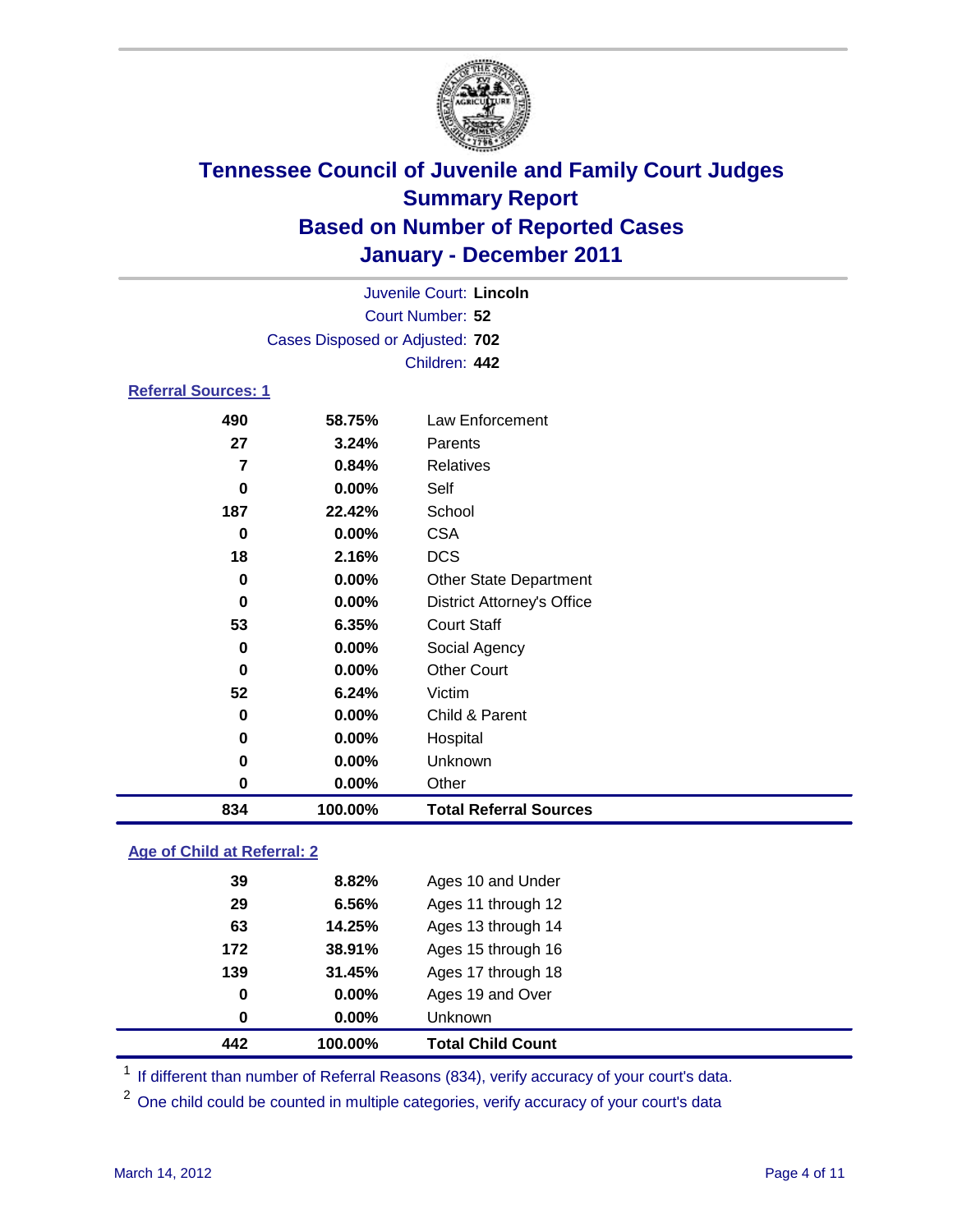

|                           | Juvenile Court: Lincoln                 |                          |  |  |
|---------------------------|-----------------------------------------|--------------------------|--|--|
|                           | Court Number: 52                        |                          |  |  |
|                           | Cases Disposed or Adjusted: 702         |                          |  |  |
|                           |                                         | Children: 442            |  |  |
| Sex of Child: 1           |                                         |                          |  |  |
| 285                       | 64.48%                                  | Male                     |  |  |
| 157                       | 35.52%                                  | Female                   |  |  |
| $\bf{0}$                  | 0.00%                                   | Unknown                  |  |  |
| 442                       | 100.00%                                 | <b>Total Child Count</b> |  |  |
| Race of Child: 1          |                                         |                          |  |  |
| 398                       | 90.05%                                  | White                    |  |  |
| 44                        | 9.95%                                   | African American         |  |  |
| 0                         | 0.00%                                   | Native American          |  |  |
| 0                         | 0.00%                                   | Asian                    |  |  |
| 0                         | 0.00%                                   | Mixed                    |  |  |
| $\mathbf 0$               | 0.00%                                   | Unknown                  |  |  |
| 442                       | 100.00%                                 | <b>Total Child Count</b> |  |  |
| <b>Hispanic Origin: 1</b> |                                         |                          |  |  |
| 4                         | 0.90%                                   | Yes                      |  |  |
| 438                       | 99.10%                                  | <b>No</b>                |  |  |
| $\mathbf 0$               | 0.00%                                   | Unknown                  |  |  |
| 442                       | 100.00%                                 | <b>Total Child Count</b> |  |  |
|                           | <b>School Enrollment of Children: 1</b> |                          |  |  |
| 441                       | 99.77%                                  | Yes                      |  |  |
| 1                         | 0.23%                                   | <b>No</b>                |  |  |
| $\bf{0}$                  | 0.00%                                   | Unknown                  |  |  |
| 442                       | 100.00%                                 | <b>Total Child Count</b> |  |  |

One child could be counted in multiple categories, verify accuracy of your court's data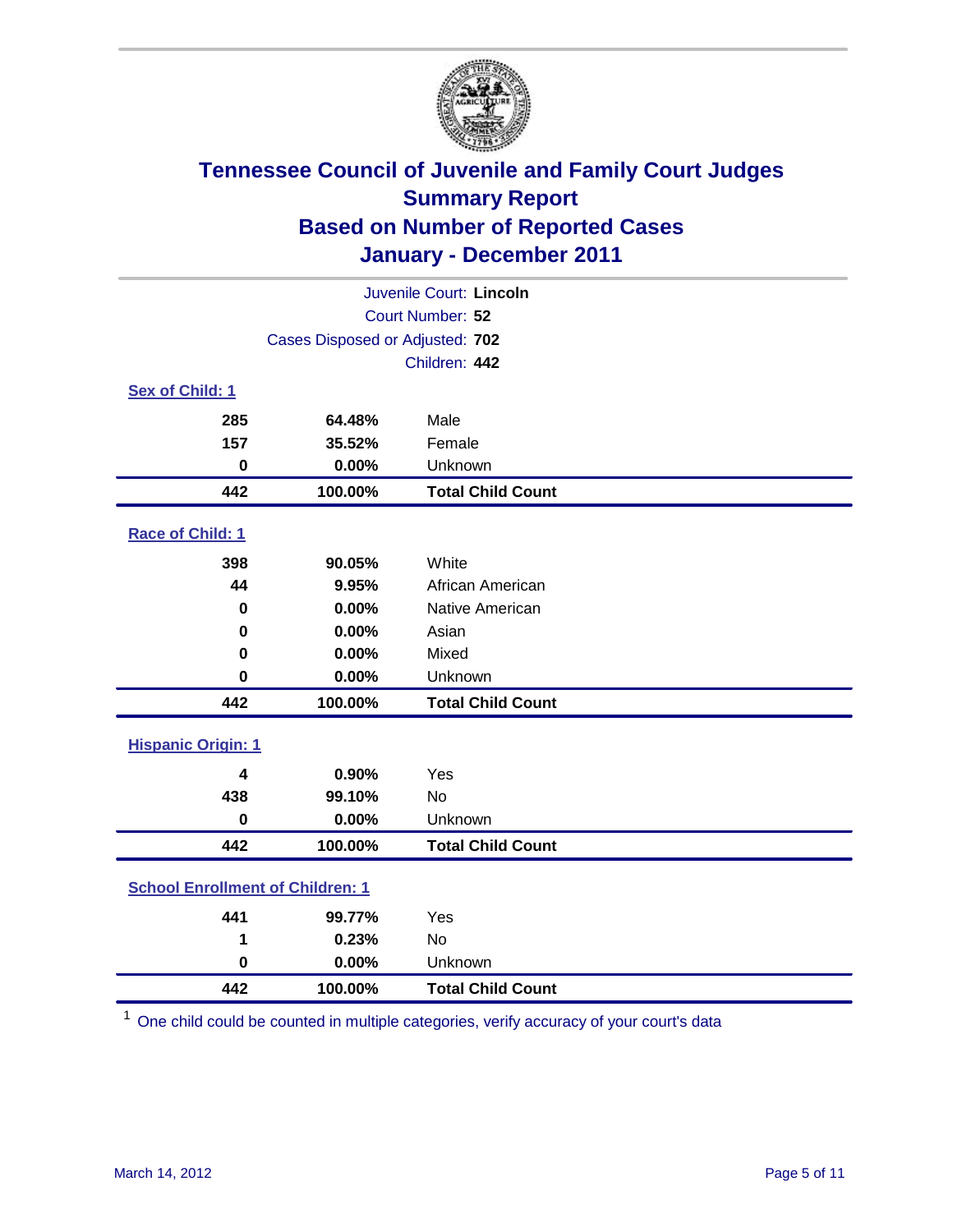

Court Number: **52** Juvenile Court: **Lincoln** Cases Disposed or Adjusted: **702** Children: **442**

### **Living Arrangement of Child at Time of Referral: 1**

| 442          | 100.00%  | <b>Total Child Count</b>     |
|--------------|----------|------------------------------|
| 0            | 0.00%    | Other                        |
| 0            | 0.00%    | Unknown                      |
| 0            | $0.00\%$ | Independent                  |
| 0            | 0.00%    | In an Institution            |
| 0            | $0.00\%$ | In a Residential Center      |
| 0            | 0.00%    | In a Group Home              |
| $\mathbf{2}$ | 0.45%    | With Foster Family           |
| 9            | 2.04%    | With Adoptive Parents        |
| 17           | $3.85\%$ | <b>With Relatives</b>        |
| 26           | 5.88%    | With Father                  |
| 229          | 51.81%   | With Mother                  |
| 16           | 3.62%    | With Mother and Stepfather   |
| 6            | 1.36%    | With Father and Stepmother   |
| 137          | 31.00%   | With Both Biological Parents |
|              |          |                              |

#### **Type of Detention: 2**

| 702      | 100.00%  | <b>Total Detention Count</b> |  |
|----------|----------|------------------------------|--|
| 0        | $0.00\%$ | Other                        |  |
| 686      | 97.72%   | Does Not Apply               |  |
| $\bf{0}$ | $0.00\%$ | Unknown                      |  |
| 0        | $0.00\%$ | <b>Psychiatric Hospital</b>  |  |
| 0        | 0.00%    | Jail - No Separation         |  |
| 0        | $0.00\%$ | Jail - Partial Separation    |  |
| 0        | 0.00%    | Jail - Complete Separation   |  |
| 16       | 2.28%    | Juvenile Detention Facility  |  |
| 0        | $0.00\%$ | Non-Secure Placement         |  |
|          |          |                              |  |

<sup>1</sup> One child could be counted in multiple categories, verify accuracy of your court's data

<sup>2</sup> If different than number of Cases (702) verify accuracy of your court's data.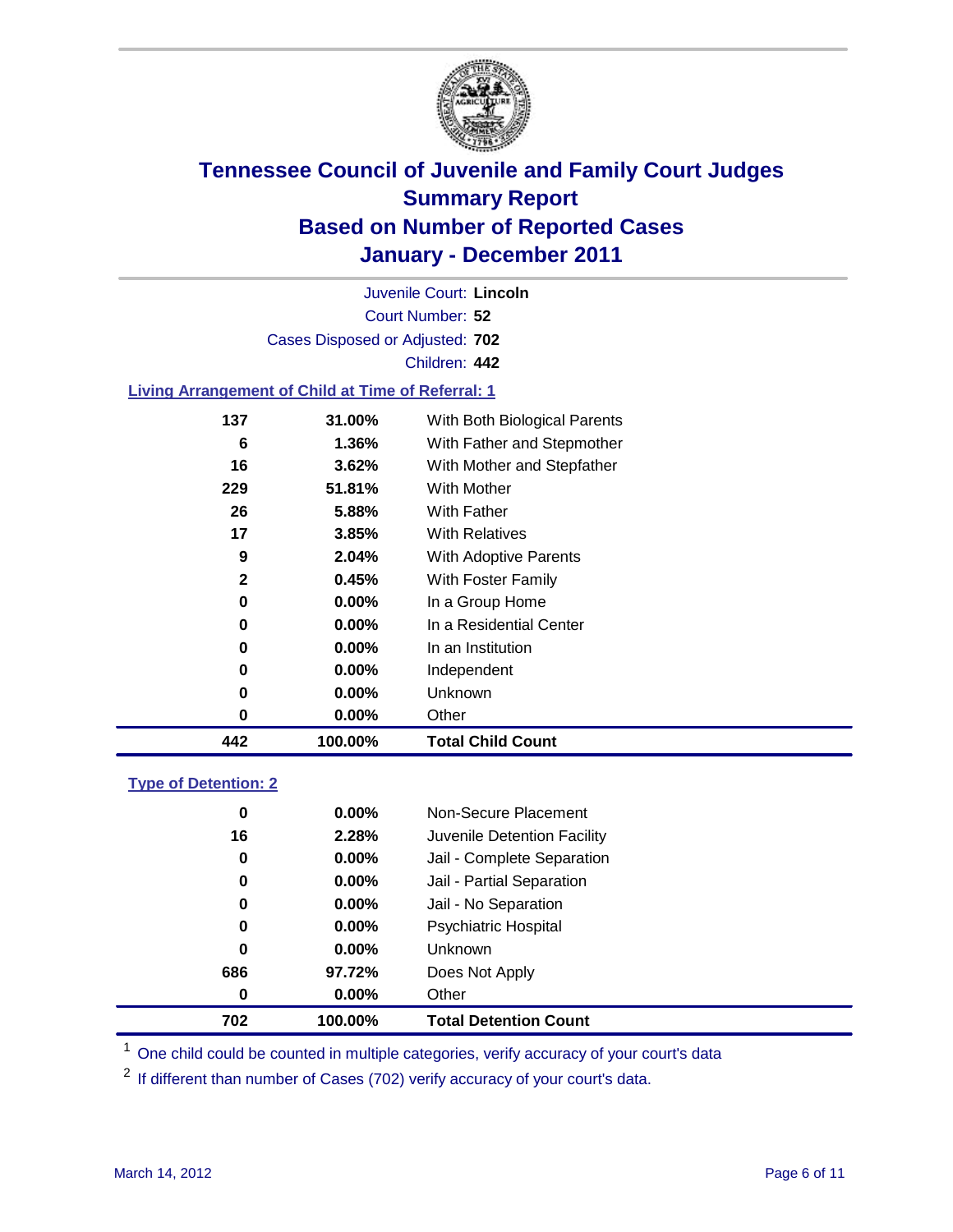

|                                                    | Juvenile Court: Lincoln         |                                      |  |  |
|----------------------------------------------------|---------------------------------|--------------------------------------|--|--|
|                                                    | Court Number: 52                |                                      |  |  |
|                                                    | Cases Disposed or Adjusted: 702 |                                      |  |  |
|                                                    |                                 | Children: 442                        |  |  |
| <b>Placement After Secure Detention Hearing: 1</b> |                                 |                                      |  |  |
| 11                                                 | 1.57%                           | Returned to Prior Living Arrangement |  |  |
| 1                                                  | 0.14%                           | Juvenile Detention Facility          |  |  |
| 0                                                  | 0.00%                           | Jail                                 |  |  |
| 4                                                  | 0.57%                           | Shelter / Group Home                 |  |  |
| 0                                                  | 0.00%                           | <b>Foster Family Home</b>            |  |  |
| 0                                                  | 0.00%                           | Psychiatric Hospital                 |  |  |
| 0                                                  | 0.00%                           | Unknown                              |  |  |
| 686                                                | 97.72%                          | Does Not Apply                       |  |  |
| $\mathbf 0$                                        | $0.00\%$                        | Other                                |  |  |
| 702                                                | 100.00%                         | <b>Total Placement Count</b>         |  |  |
| <b>Intake Actions: 2</b>                           |                                 |                                      |  |  |
|                                                    |                                 |                                      |  |  |
| 525                                                | 62.95%                          | <b>Petition Filed</b>                |  |  |
| 0                                                  | 0.00%                           | <b>Motion Filed</b>                  |  |  |
| 309                                                | 37.05%                          | <b>Citation Processed</b>            |  |  |
| 0                                                  | 0.00%                           | Notification of Paternity Processed  |  |  |
| $\mathbf 0$                                        | 0.00%                           | Scheduling of Judicial Review        |  |  |
| 0                                                  | 0.00%                           | Scheduling of Administrative Review  |  |  |
| 0                                                  | 0.00%                           | Scheduling of Foster Care Review     |  |  |
| 0                                                  | 0.00%                           | Unknown                              |  |  |
| 0                                                  | 0.00%                           | Does Not Apply                       |  |  |
| 0                                                  | 0.00%                           | Other                                |  |  |
| 834                                                | 100.00%                         | <b>Total Intake Count</b>            |  |  |

<sup>1</sup> If different than number of Cases (702) verify accuracy of your court's data.

<sup>2</sup> If different than number of Referral Reasons (834), verify accuracy of your court's data.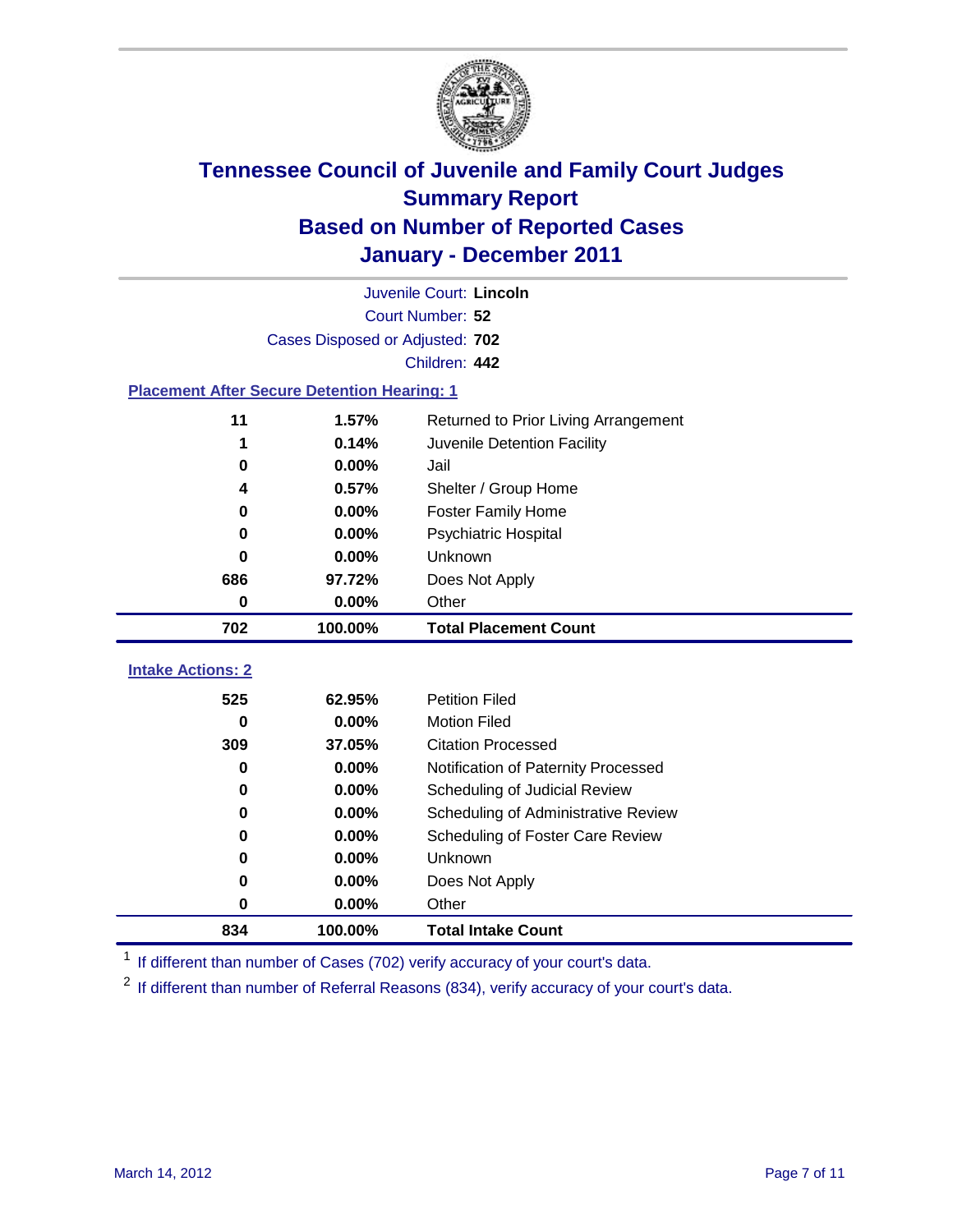

Court Number: **52** Juvenile Court: **Lincoln** Cases Disposed or Adjusted: **702** Children: **442**

### **Last Grade Completed by Child: 1**

| $\bf{0}$       | 0.00%                                   | Too Young for School         |  |  |
|----------------|-----------------------------------------|------------------------------|--|--|
| 0              | 0.00%                                   | Preschool                    |  |  |
| 6              | 1.36%                                   | Kindergarten                 |  |  |
| 6              | 1.36%                                   | 1st Grade                    |  |  |
| $\overline{7}$ | 1.58%                                   | 2nd Grade                    |  |  |
| 6              | 1.36%                                   | 3rd Grade                    |  |  |
| 13             | 2.94%                                   | 4th Grade                    |  |  |
| 8              | 1.81%                                   | 5th Grade                    |  |  |
| 11             | 2.49%                                   | 6th Grade                    |  |  |
| 25             | 5.66%                                   | 7th Grade                    |  |  |
| 36             | 8.14%                                   | 8th Grade                    |  |  |
| 46             | 10.41%                                  | 9th Grade                    |  |  |
| 67             | 15.16%                                  | 10th Grade                   |  |  |
| 143            | 32.35%                                  | 11th Grade                   |  |  |
| 67             | 15.16%                                  | 12th Grade                   |  |  |
| 0              | 0.00%                                   | Non-Graded Special Ed        |  |  |
| 0              | 0.00%                                   | <b>GED</b>                   |  |  |
| $\mathbf 0$    | 0.00%                                   | Graduated                    |  |  |
| 0              | 0.00%                                   | <b>Never Attended School</b> |  |  |
| 1              | 0.23%                                   | Unknown                      |  |  |
| $\mathbf 0$    | 0.00%                                   | Other                        |  |  |
| 442            | 100.00%                                 | <b>Total Child Count</b>     |  |  |
|                | <b>Enrolled in Special Education: 1</b> |                              |  |  |

| 442 | 100.00% | <b>Total Child Count</b> |  |
|-----|---------|--------------------------|--|
|     | 0.23%   | Unknown                  |  |
| 374 | 84.62%  | No                       |  |
| 67  | 15.16%  | Yes                      |  |
|     |         |                          |  |

One child could be counted in multiple categories, verify accuracy of your court's data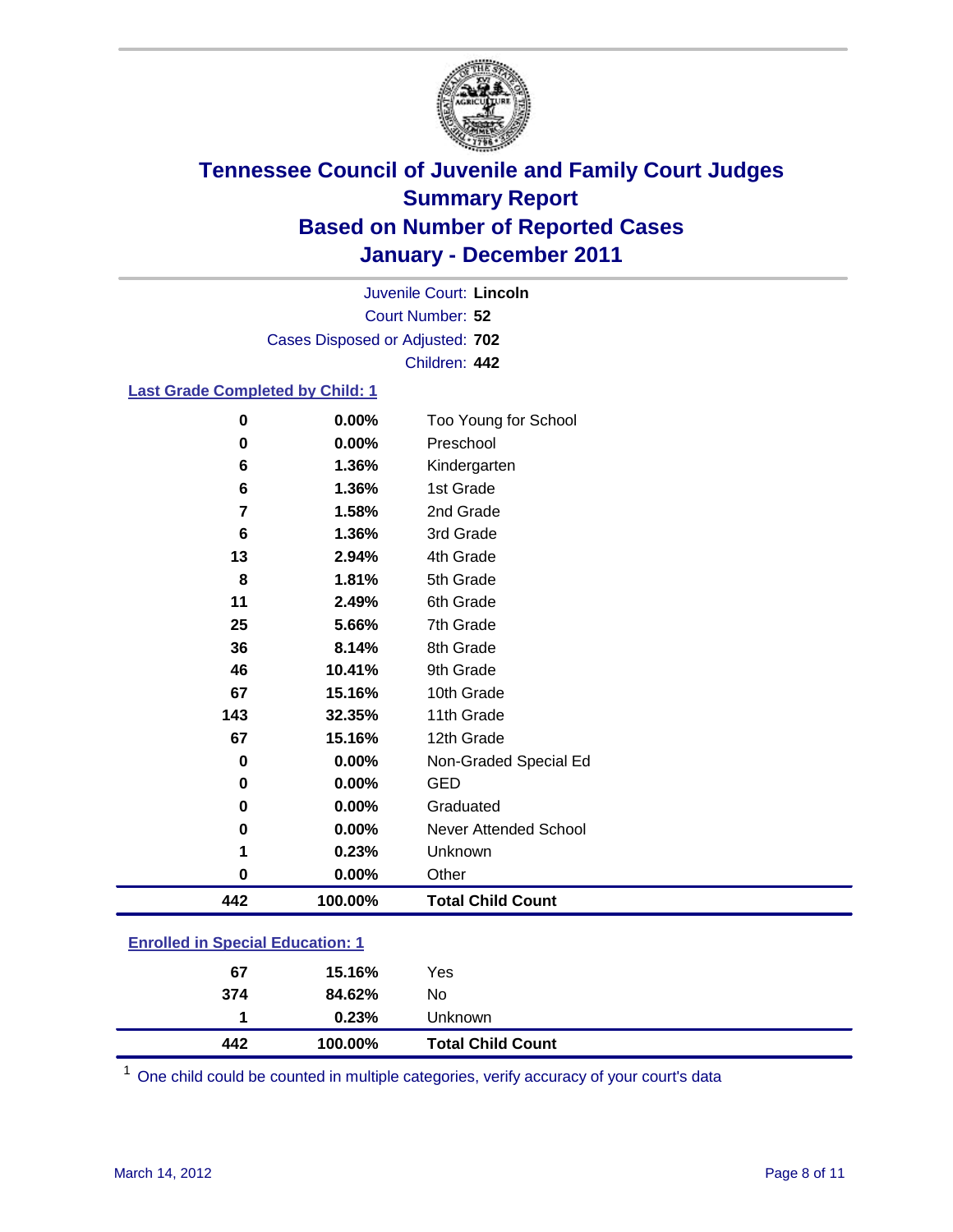

|                              | Juvenile Court: Lincoln         |                           |  |  |
|------------------------------|---------------------------------|---------------------------|--|--|
|                              | Court Number: 52                |                           |  |  |
|                              | Cases Disposed or Adjusted: 702 |                           |  |  |
|                              |                                 | Children: 442             |  |  |
| <b>Action Executed By: 1</b> |                                 |                           |  |  |
| 834                          | 100.00%                         | Judge                     |  |  |
| 0                            | $0.00\%$                        | Magistrate                |  |  |
| 0                            | $0.00\%$                        | <b>YSO</b>                |  |  |
| 0                            | 0.00%                           | Other                     |  |  |
| 0                            | 0.00%                           | Unknown                   |  |  |
| 834                          | 100.00%                         | <b>Total Action Count</b> |  |  |

### **Formal / Informal Actions: 1**

| 31  | 3.72%    | Dismissed                                        |
|-----|----------|--------------------------------------------------|
| 298 | 35.73%   | Retired / Nolle Prosequi                         |
| 165 | 19.78%   | <b>Complaint Substantiated Delinquent</b>        |
| 55  | 6.59%    | <b>Complaint Substantiated Status Offender</b>   |
| 0   | $0.00\%$ | <b>Complaint Substantiated Dependent/Neglect</b> |
| 0   | 0.00%    | <b>Complaint Substantiated Abused</b>            |
| 0   | $0.00\%$ | <b>Complaint Substantiated Mentally III</b>      |
| 0   | $0.00\%$ | Informal Adjustment                              |
| 0   | $0.00\%$ | <b>Pretrial Diversion</b>                        |
| 0   | $0.00\%$ | <b>Transfer to Adult Court Hearing</b>           |
| 0   | $0.00\%$ | Charges Cleared by Transfer to Adult Court       |
| 0   | $0.00\%$ | Special Proceeding                               |
| 0   | $0.00\%$ | <b>Review Concluded</b>                          |
| 285 | 34.17%   | Case Held Open                                   |
| 0   | $0.00\%$ | Other                                            |
| 0   | $0.00\%$ | <b>Unknown</b>                                   |
| 834 | 100.00%  | <b>Total Action Count</b>                        |

<sup>1</sup> If different than number of Referral Reasons (834), verify accuracy of your court's data.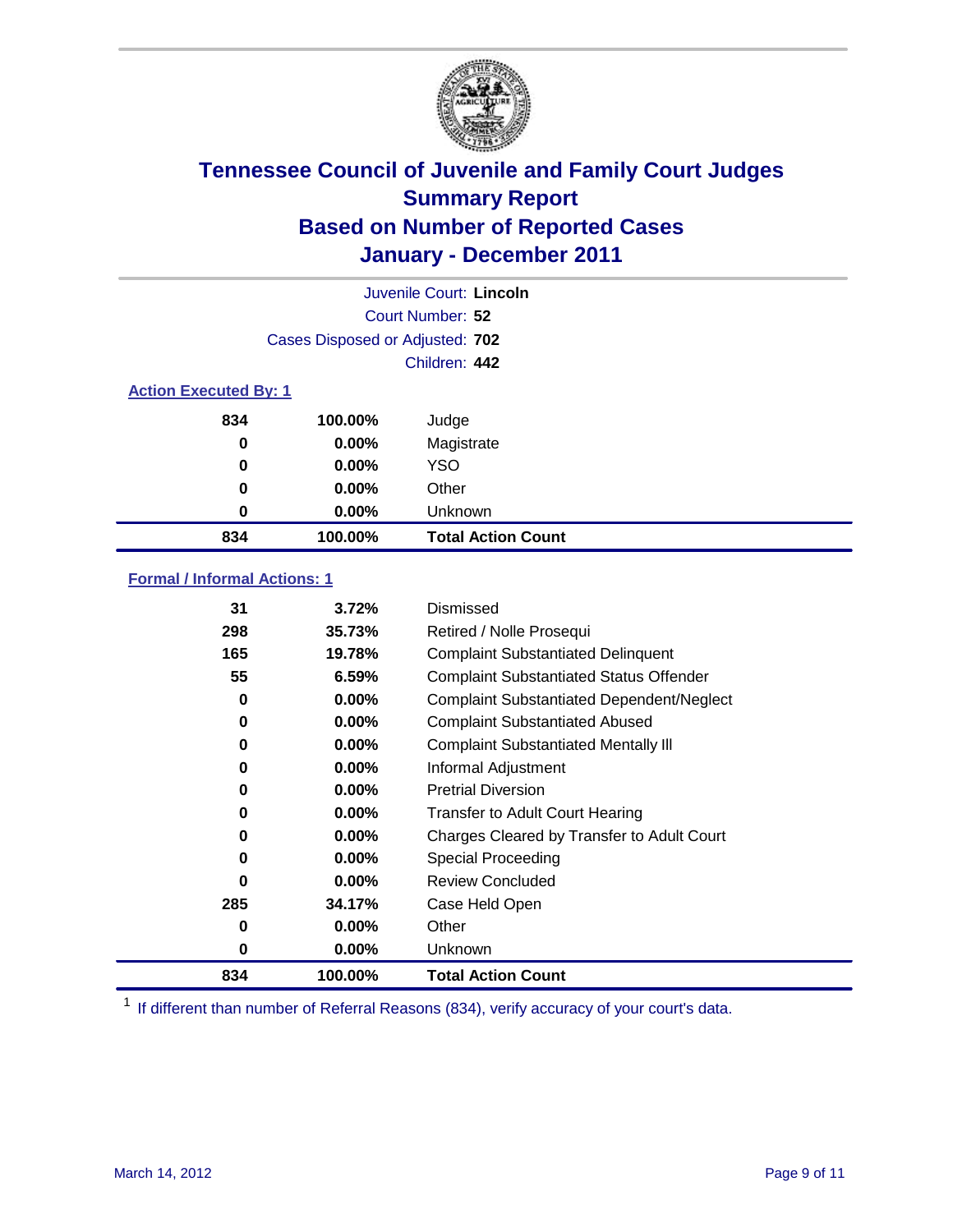

|                       |                                 | Juvenile Court: Lincoln                               |
|-----------------------|---------------------------------|-------------------------------------------------------|
|                       |                                 | Court Number: 52                                      |
|                       | Cases Disposed or Adjusted: 702 |                                                       |
|                       |                                 | Children: 442                                         |
| <b>Case Outcomes:</b> |                                 | There can be multiple outcomes for one child or case. |
| 18                    | 1.25%                           | <b>Case Dismissed</b>                                 |
| 222                   | 15.46%                          | Case Retired or Nolle Prosequi                        |
| 1                     | 0.07%                           | Warned / Counseled                                    |
| 253                   | 17.62%                          | <b>Held Open For Review</b>                           |
| 46                    | 3.20%                           | Supervision / Probation to Juvenile Court             |
| 0                     | 0.00%                           | <b>Probation to Parents</b>                           |
| 21                    | 1.46%                           | Referral to Another Entity for Supervision / Service  |
| 24                    | 1.67%                           | Referred for Mental Health Counseling                 |
| 46                    | 3.20%                           | Referred for Alcohol and Drug Counseling              |
| 0                     | 0.00%                           | <b>Referred to Alternative School</b>                 |
| 0                     | 0.00%                           | Referred to Private Child Agency                      |
| 94                    | 6.55%                           | Referred to Defensive Driving School                  |
| 0                     | 0.00%                           | Referred to Alcohol Safety School                     |
| 3                     | 0.21%                           | Referred to Juvenile Court Education-Based Program    |
| 72                    | 5.01%                           | Driver's License Held Informally                      |
| 0                     | 0.00%                           | <b>Voluntary Placement with DMHMR</b>                 |
| 0                     | 0.00%                           | <b>Private Mental Health Placement</b>                |
| 0                     | 0.00%                           | <b>Private MR Placement</b>                           |
| 0                     | 0.00%                           | Placement with City/County Agency/Facility            |
| 0                     | 0.00%                           | Placement with Relative / Other Individual            |
| 14                    | 0.97%                           | Fine                                                  |
| 278                   | 19.36%                          | <b>Public Service</b>                                 |
| 16                    | 1.11%                           | Restitution                                           |
| 0                     | 0.00%                           | <b>Runaway Returned</b>                               |
| 33                    | 2.30%                           | No Contact Order                                      |
| 0                     | 0.00%                           | Injunction Other than No Contact Order                |
| 1                     | 0.07%                           | <b>House Arrest</b>                                   |
| 0                     | 0.00%                           | <b>Court Defined Curfew</b>                           |
| 0                     | 0.00%                           | Dismissed from Informal Adjustment                    |
| 0                     | 0.00%                           | <b>Dismissed from Pretrial Diversion</b>              |
| 0                     | 0.00%                           | Released from Probation                               |
| 0                     | 0.00%                           | <b>Transferred to Adult Court</b>                     |
| 0                     | $0.00\%$                        | <b>DMHMR Involuntary Commitment</b>                   |